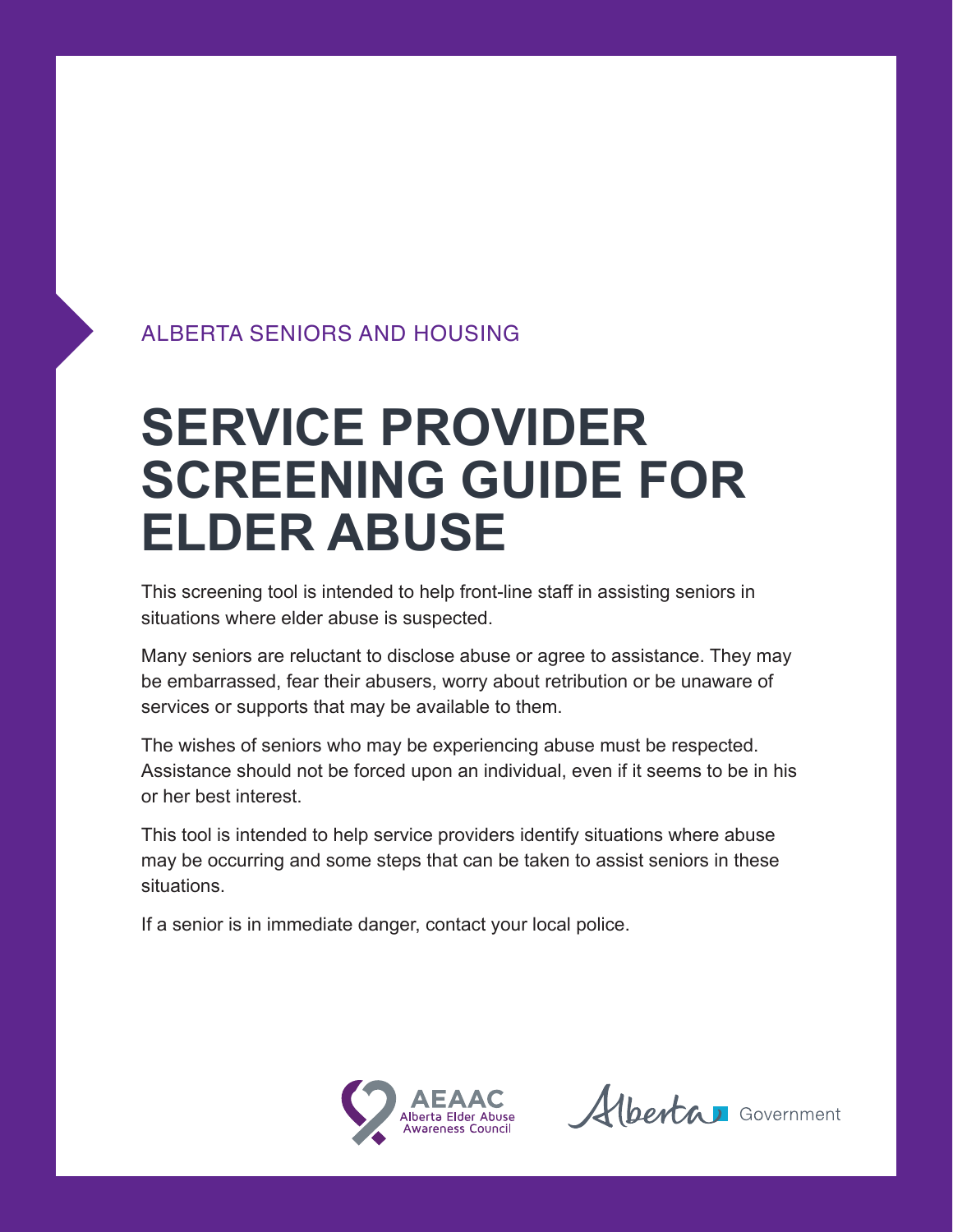### Abuse and Neglect of Seniors

Elder abuse is any action or inaction by self or others that jeopardizes the health and well-being of an older adult. It includes the denial of a senior's fundamental rights according to the Canadian Charter of Rights and Freedoms. The abusers are commonly family members and this type of abuse is termed family violence. Abuse occurring in a care facility is termed institutional abuse.

|                                                                                                                              |  | <b>WHAT TO DO</b>                                                                                                                                                                                                                                                                                                                                                                                                                                                                                                        | Acknowledge     | Accumulate/document evidence of suspected abuse.                                                                                                                                                                                                                                                                                  |
|------------------------------------------------------------------------------------------------------------------------------|--|--------------------------------------------------------------------------------------------------------------------------------------------------------------------------------------------------------------------------------------------------------------------------------------------------------------------------------------------------------------------------------------------------------------------------------------------------------------------------------------------------------------------------|-----------------|-----------------------------------------------------------------------------------------------------------------------------------------------------------------------------------------------------------------------------------------------------------------------------------------------------------------------------------|
|                                                                                                                              |  |                                                                                                                                                                                                                                                                                                                                                                                                                                                                                                                          | <b>Barriers</b> | Speak to the senior about any concerns he or she may have about fear<br>of retaliation, withdrawal of support and confidentiality.                                                                                                                                                                                                |
|                                                                                                                              |  |                                                                                                                                                                                                                                                                                                                                                                                                                                                                                                                          | <b>Urgency</b>  | Assess if basic life necessities are being provided or whether there is<br>an immediate risk of physical harm.                                                                                                                                                                                                                    |
|                                                                                                                              |  |                                                                                                                                                                                                                                                                                                                                                                                                                                                                                                                          | <b>Screen</b>   | Assess the senior's ability to make an informed decision and his/her<br>desire to receive help.                                                                                                                                                                                                                                   |
|                                                                                                                              |  |                                                                                                                                                                                                                                                                                                                                                                                                                                                                                                                          | <b>Empower</b>  | Inform the senior of the right to live free of abuse and the resources<br>available to support this. Establish a safety plan.                                                                                                                                                                                                     |
|                                                                                                                              |  | <b>CHECK FOR</b>                                                                                                                                                                                                                                                                                                                                                                                                                                                                                                         | <b>Refer</b>    | Seek support or consultation from other professionals and suggest<br>resources to the senior.                                                                                                                                                                                                                                     |
|                                                                                                                              |  |                                                                                                                                                                                                                                                                                                                                                                                                                                                                                                                          |                 |                                                                                                                                                                                                                                                                                                                                   |
|                                                                                                                              |  | <b>FINANCIAL ABUSE</b><br>Involves the misuse of a senior's<br>funds or property through fraud,<br>trickery, theft or force.                                                                                                                                                                                                                                                                                                                                                                                             |                 | <b>Possible Indicators</b> - Standard of living not in keeping with income or<br>assets; theft of property; unusual activity in bank accounts; forged signatures<br>on financial documents; coercion used in signing of wills or releasing property;<br>overdue bills; and limiting a senior's access to his or her own accounts. |
|                                                                                                                              |  |                                                                                                                                                                                                                                                                                                                                                                                                                                                                                                                          |                 |                                                                                                                                                                                                                                                                                                                                   |
| <b>EMOTIONAL ABUSE</b><br>Actions or statements that cause<br>emotional anguish, fear, diminished<br>self-esteem or dignity. |  |                                                                                                                                                                                                                                                                                                                                                                                                                                                                                                                          |                 | Possible Indicators - Fear; anxiety; depression; withdrawal;<br>cowering; secrecy; fearful interaction with caregiver; caregiver speaking<br>on behalf of the senior; not allowing privacy; and physical signs of<br>isolation (e.g. lack of a phone or visitors).                                                                |
|                                                                                                                              |  |                                                                                                                                                                                                                                                                                                                                                                                                                                                                                                                          |                 |                                                                                                                                                                                                                                                                                                                                   |
|                                                                                                                              |  | <b>PHYSICAL ABUSE</b><br>Action that causes physical discomfort, pain<br>or injury.                                                                                                                                                                                                                                                                                                                                                                                                                                      |                 | <b>Possible Indicators</b> - Unexplained injuries such as bruises,<br>burns or bites, missing hair, untreated medical problems or history<br>of injury.                                                                                                                                                                           |
|                                                                                                                              |  |                                                                                                                                                                                                                                                                                                                                                                                                                                                                                                                          |                 |                                                                                                                                                                                                                                                                                                                                   |
|                                                                                                                              |  | <b>NEGLECT</b><br>Possible Indicators - Inappropriate or dirty<br>The intentional or unintentional failure to provide for<br>clothing; poor hygiene; dehydration, unsafe living<br>the basic needs of someone. The neglect can be active<br>conditions; lack of social contact; irregular medical<br>(intentional) or passive (unintentional) and has the effect<br>appointments; and lack of, or poor condition, of<br>of failing to provide a senior with a basic level of care.<br>dentures, glasses or hearing aids. |                 |                                                                                                                                                                                                                                                                                                                                   |
|                                                                                                                              |  | <b>SEXUAL ABUSE</b><br>Unwanted sexual behavior including sexual comments,<br>exploitive use of pornography, fondling or sexual assault.                                                                                                                                                                                                                                                                                                                                                                                 |                 | <b>Possible Indicators</b> - Pain, bruising or<br>bleeding in the genital or chest area, sexually<br>transmitted diseases, recent depression, or recent<br>incontinence.                                                                                                                                                          |
|                                                                                                                              |  | <b>MEDICATION ABUSE</b><br><b>Possible Indicators</b> – Changes in mental ability<br>The intentional or unintentional misuse of medications and<br>or physical activity and decline in general health<br>prescriptions, such as withholding or providing doses that<br>status including: confusion, poor balance, falling,<br>cause bodily harm, sedation or other adverse effect(s).<br>depression, recent incontinence and/or agitation.                                                                               |                 |                                                                                                                                                                                                                                                                                                                                   |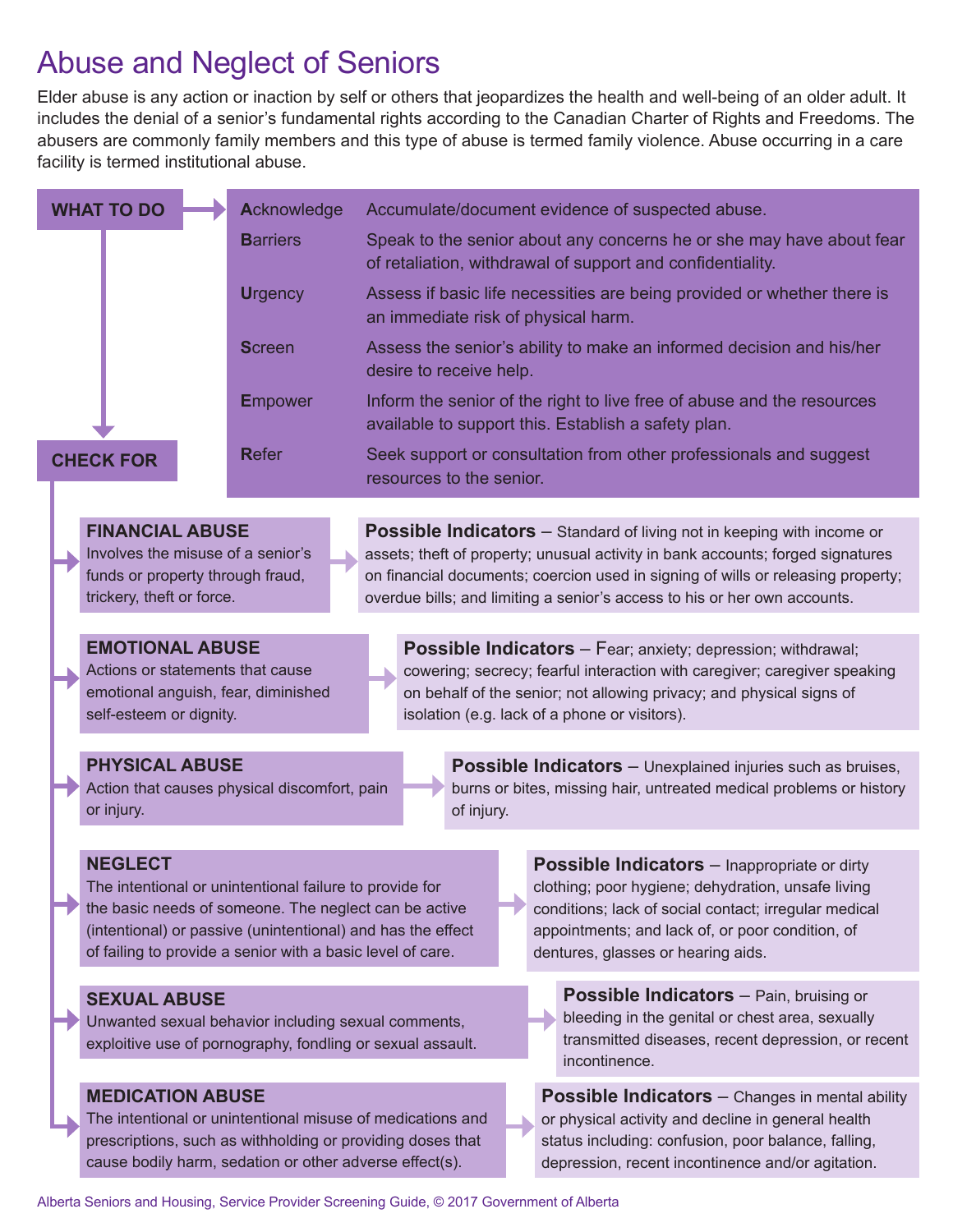# How to help

- **>** Ask the senior questions alone in a safe location.
- **>** Develop trust and be sensitive to the senior's culture, language, religion, and comfort level in obtaining disclosure.
- **>** Ask the senior if you can gather information about their situation.
- **>** Let the senior know that the information they share will be kept confidential but that if he or she is in immediate danger or a crime has been committed, the appropriate authorities will need to be contacted.
- **>** Note anything out of the ordinary about the senior that could indicate abuse.
- **>** Identify what information is needed to assist the senior or if necessary, the police.
- **>** Be aware that whenever there is a relationship in which one person is dependent and another person has a helping or care giving role, there is potential for misuse of power by the caregiver.
- **>** Consider the impact on the person, the willingness to change and the ability to recognize abuse.
- **>** Ensure the senior is aware that speaking out may lead to legal consequences. Seniors often don't want to see their loved one punished for their behaviour; they simply want the behaviour to stop or change.
- **>** Note the senior's understanding of the information, consequences of decisions and the capacity to follow through on those decisions.
- **>** If there is no one the senior trusts to act on his or her behalf, the Office of the Public Guardian or the Office of the Public Trustee maybe be able to provide assistance.

#### **Sample Screening Questions**

- **>** Is there something you would like to share with me?
- **>** Is someone making you feel unsafe?
- **>** Is someone forcing you to do things you do not want to do?
- **>** Is someone refusing to assist you when you need help?
- **>** Are you afraid of someone?
- **>** Have you been asked to sign documents that you don't understand?
- **>** Has someone hurt you?
- **>** Who makes the decisions about your life, such as how or where you live?
- **>** Would you like some help with…?
- **>** It must be hard for you to look after…?

### Resources

#### **Education**

Inform the senior of services specific to their needs. Assist him or her in connecting with community agencies that can provide support and assistance. Encourage the senior to discuss their concern with trusted members of their family and friends.

The Alberta Elder Abuse Awareness Council Website (www.albertaelderabuse.ca) offers Alberta-based elder abuse resources and tools for professionals.

#### **Safety Plan**

**Support the development of a safety plan when abuse is identified** – Let the senior know that no one deserves to be abused and that you are concerned for their well-being. Like all forms of family abuse, elder abuse is complex. For a variety of reasons, some

people choose to remain in abusive relationships or situations. A safety plan can be a key element in helping to keep them safe.

**Advise the Senior to Keep a Travel Bag in a Safe Place** – The travel bag should contain items that will be needed if someone had to leave home quickly, such as ID, medication, change of clothes, copies of house and car keys, cash, and important documents.

**Develop an Escape Plan** – Help the senior plan where to go in case of an emergency. Encourage contact with trusted friends and family. Safety plans will vary depending on the type and severity of abuse.

**Community Resources** See page 4.